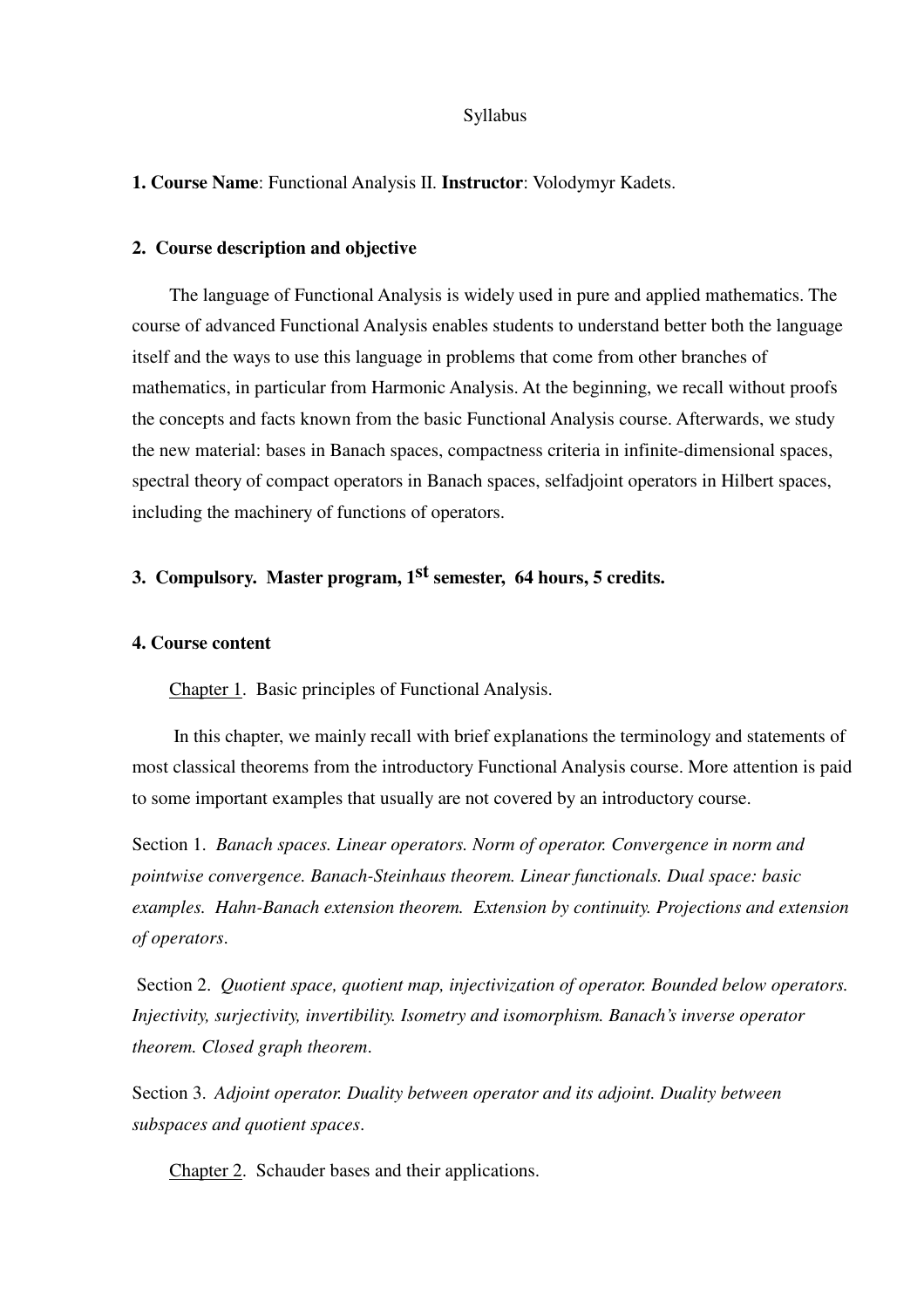In this chapter, we study the concept of basis in infinite-dimensional Banach space.

Section 1. *Convergent series. Definition of basis. Examples. Linear independence and completeness. Separability of the space and existence of basis. Coordinate functionals and partial sums operators. Pointwise convergence in spaces with bases. Criterion of basis.*

Section 2. *General form of linear functional in a space with basis. Examples. Bidual space. Reflexivity.*

Section 3. *Compact sets in a space with basis. Non-compactness of the unit ball. Examples.*

Chapter 3. Compact operators.

In this chapter, we study the concept of compact operator in infinite-dimensional Banach space, the concept of spectrum and demonstrate the spectral theorem for compact operators.

Section 1. *Finite rank operators and compact operators: basic properties and examples. Compactness of adjoint operator.*

Section 2. *Small perturbations of invertible operator. Spectrum and eigenvalues. Properties of spectrum. Resolvent and non-emptyness of the spectrum.*

Section 3. *Operators of the form "identity minus compact operator". Spectral theorem for compact operators*.

Chapter 4. Self-adjoint and unitary operators in Hilbert spaces.

In this chapter, we first recall the basic concept of Hilbert space theory, then pass to selfadjoint operators and their spectral properties, and afterward address the theory of functions of operators.

Section 1. *Hilbert spaces, Cauchy-Schwarz inequality, orthoprojectors, orthonormal bases. General form of linear functional*.

Section 2. *Bilinear forms and adjoint operators. Self-adjoint operators. Positive operators. Spectrum of self-adjoint operator. Polynomials in operator. Continuous functions in self-adjoint operators. Unitary operators. Polar representation*.

Section 3. *Borel functions in self-adjoint operators and spectral measure*.